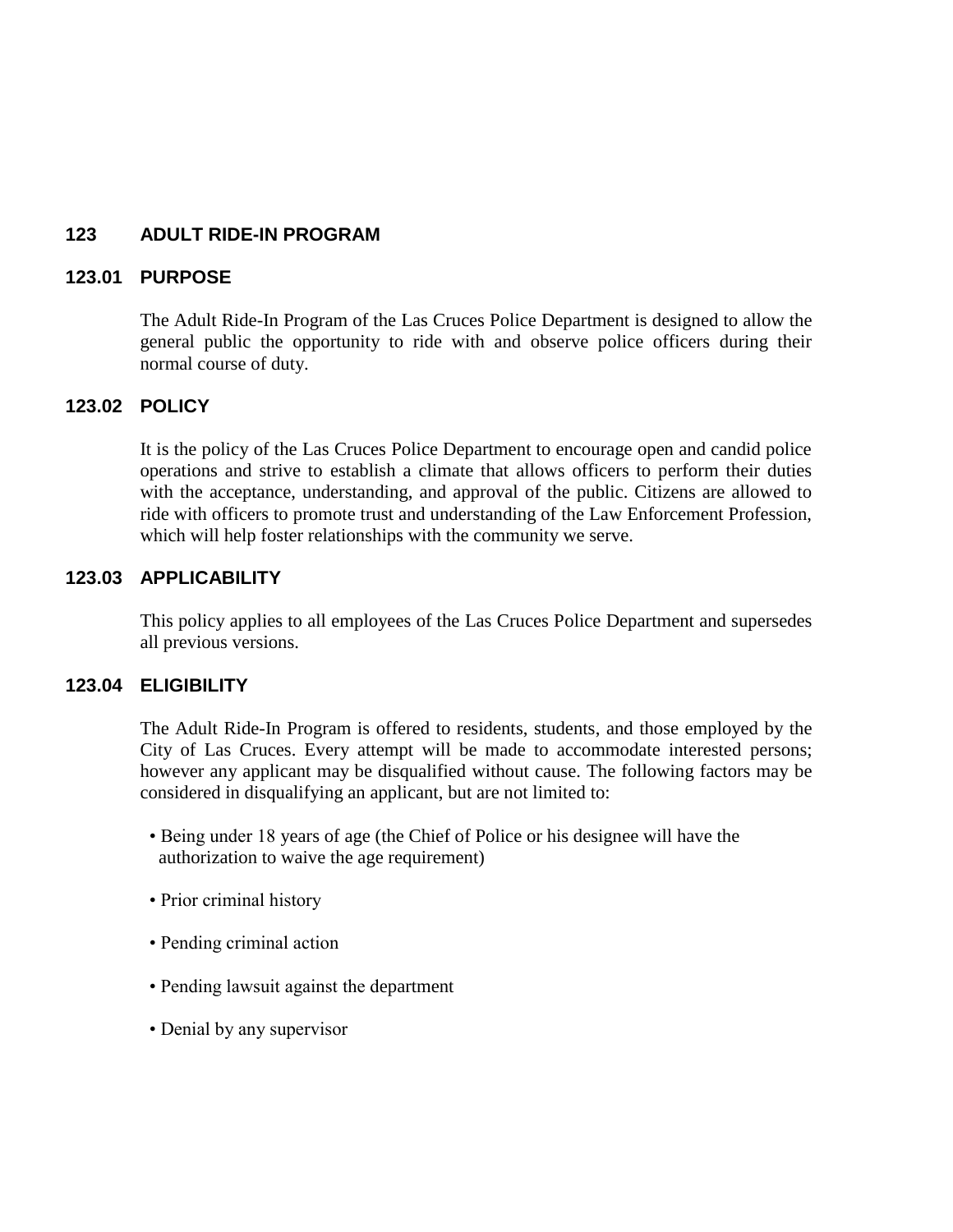#### **123.05 PROCEDURES**

Prospective ride-in participants will complete the departmental Ride-In Application and Hold Harmless Waiver and return it to the Office of the Chief of Police. Participants will be permitted to ride for a maximum duration of one (1) normal shift or as regulated by the shift supervisor. A period of ninety (90) days must lapse between each ride-in session. The number of riders allowed per shift will be left to the discretion of the on duty shift supervisor(s).

An exception would apply to the following, upon approval by the Area Watch Commander: Cadets, Chaplains, Mounted Patrol, family members including spouses, significant others, police applicants, and all others as approved. The Area Commander or designee shall have absolute discretion in assigning ride-ins of family members / significant others, as well as the frequency they are allowed to ride.

Upon approval of the Chief of Police or his / her designee, the Administrative Secretary shall forward the notice of ride-in application to the appropriate shift supervisor(s). Shift supervisors will complete and return the form to the Administrative Secretary when the session is complete.

Officer's who encounter problems with ride-in participants or know of circumstances making it unadvisable to allow their participation, will immediately notify the shift supervisor.

#### **123.06 SUITABLE ATTIRE**

Any person approved to ride is required to be suitably dressed in professional casual clothing. Sandals, t-shirts, tank tops, shorts, and ripped or torn jeans are not permitted. The Area Commander or duty supervisor may refuse to allow a ride-in to anyone not properly dressed.

#### **123.07 PEACE OFFICER RIDE-IN AND WEAPON RESTRICTIONS**

Off duty members of this department or any other law enforcement agency will not be permitted to ride-in with on duty officers without the expressed consent of the shift supervisor. In the event that such a ride-in is permitted, the off duty employee shall not be considered on duty and shall not represent themselves as a peace officer or participate in any law enforcement activity except as emergency circumstances may require.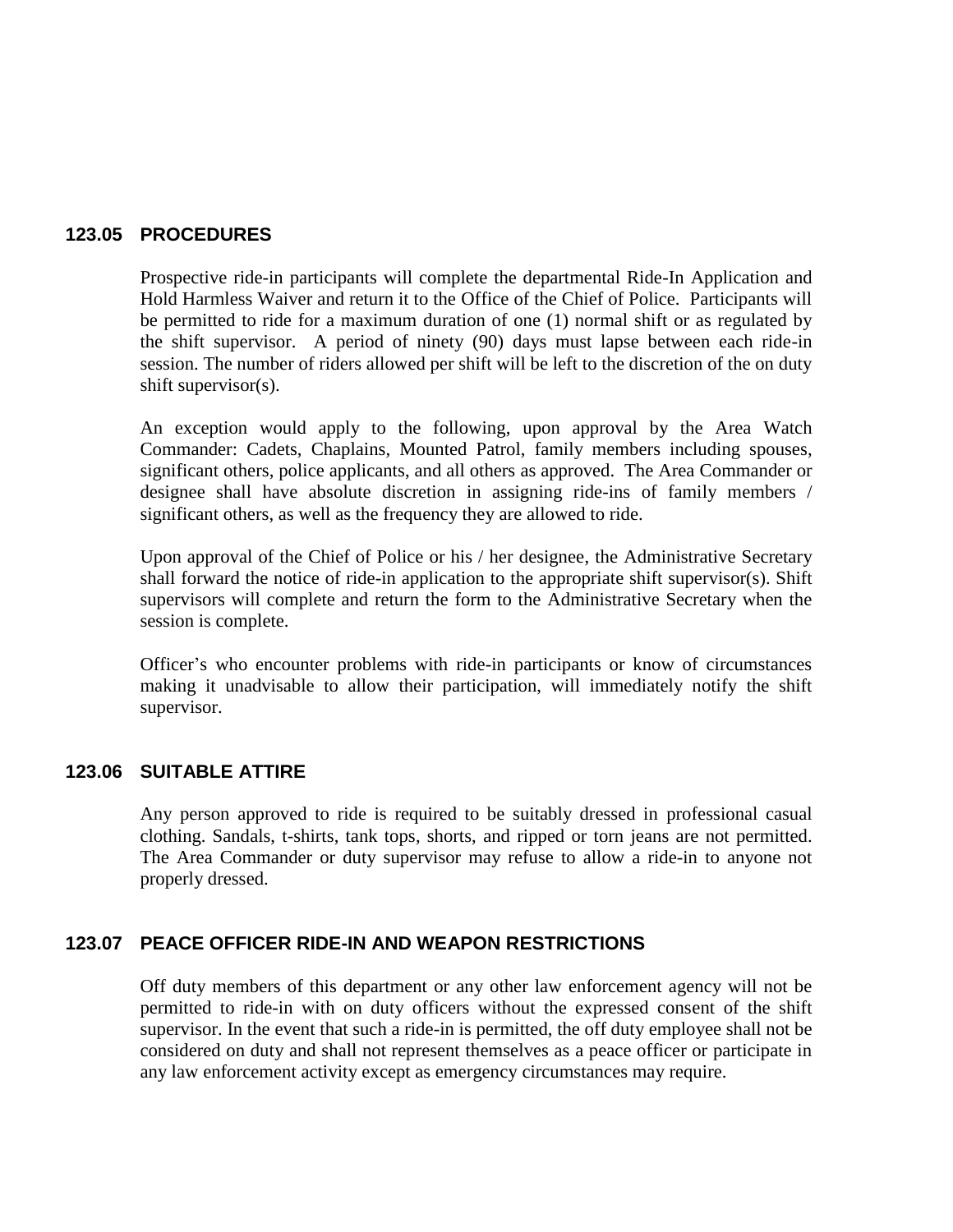Weapons (including knives, OC spray, etc.) may not be carried unless the person is a sworn (current or retired) law enforcement officer pursuant to 18 USC 926. This restriction includes concealed weapons permits issued by the State of New Mexico or any other state. Such officers will not act as an agent of the department and will have no law enforcement responsibilities during the ride-in; they will dress in civilian clothes, and will carry the weapon concealed.

#### **123.08 OFFICER'S RESPONSIBILITY**

The officer shall advise the dispatcher that a ride-in is present in the vehicle before going into service. Officers shall consider the safety of the ride-in at all times. Officers should use sound discretion when encountering potentially dangerous situations (i.e. vehicle pursuits, felony stops, etc) and if feasible, let the participant out of the vehicle in a well lighted place of safety. The dispatcher will be advised of the situation and as soon as practical have another police unit pick up the participant at that location. The ride-in may be continued or terminated at this time. Upon completion of the session, the ride-in form shall be returned through the shift supervision to the Office of the Chief of Police with any comments, which may be offered by the officer.

#### **123.09 CONTROL OF RIDE-IN**

The assigned employee shall maintain control over the ride-in at all times and instruct the rider in the conditions that limit their participation. These instructions should include, but are not limited to:

- (a) The ride-in will follow all directions given by the officer with whom they are riding as long as they are within reason.
- (b) The ride-in will not become involved in any investigation, handling of evidence, discussions with victims or suspects, or manipulate, interfere or handle any call/equipment; absent emergency circumstances.
- (c) The officer may terminate the ride-in at any time and the officer will return the observer to their home or to the station if the ride-in interferes with the performance of the officer's duties.
- (d) Ride-in(s) may be allowed to observe during the booking process provided this does not jeopardize their safety.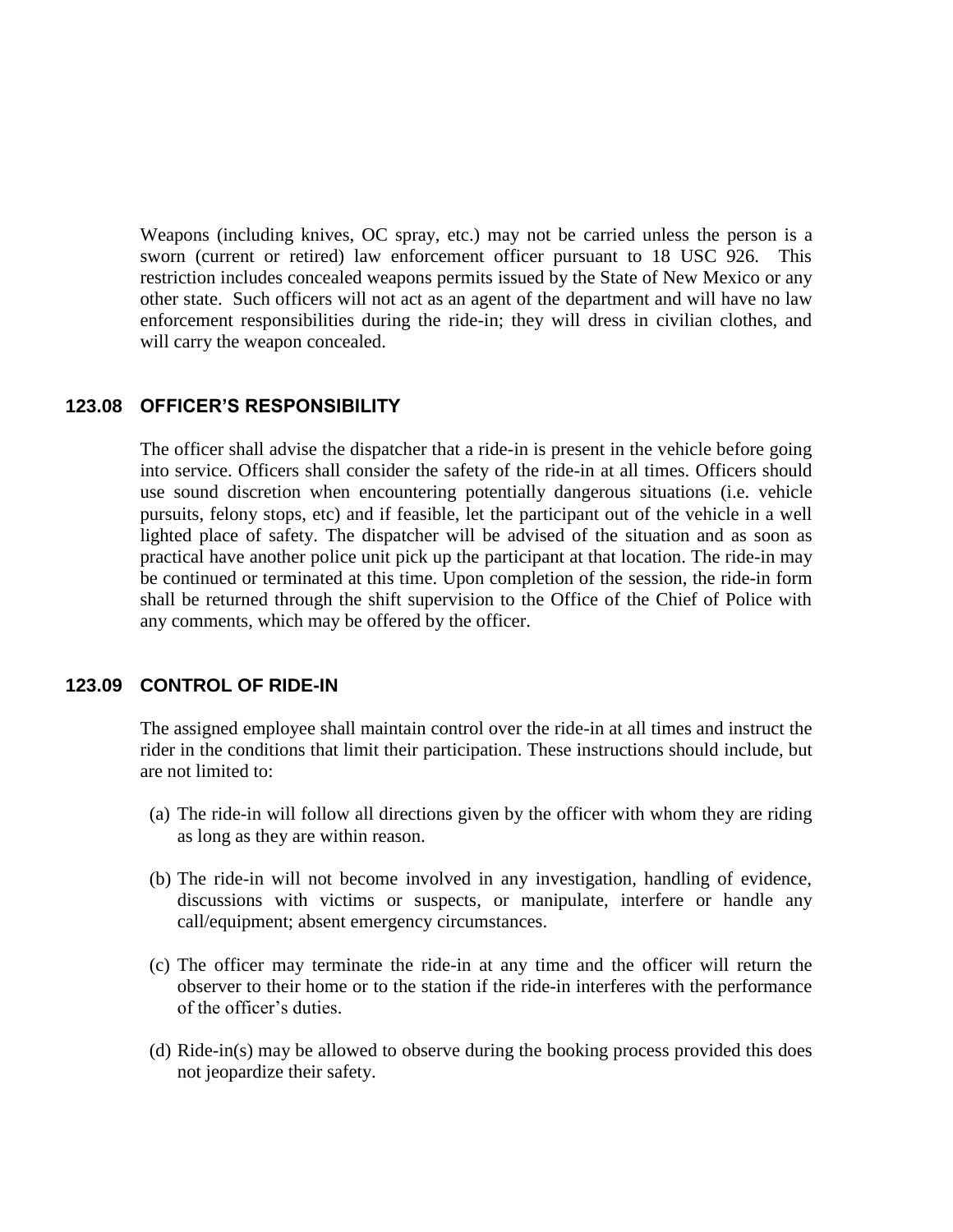- (e) Officers will not allow any ride-in to be present in any residences or situations that would jeopardize their safety or cause undue stress or embarrassment to a victim or any other citizen.
- (f) Under no circumstance shall a civilian ride-in be permitted to enter a private residence with an officer without the consent of the resident or other authorized person.
- (g) For security and safety reasons, participants are not allowed to handle or use any of the officer's equipment or the equipment in the patrol vehicle unless emergency circumstances exist.
- (h) All ride-in(s) should be able to effectively communicate with officers, dispatchers, other law enforcement personnel, understand instructions, and be able to use the radio to summons assistance in an emergency situation.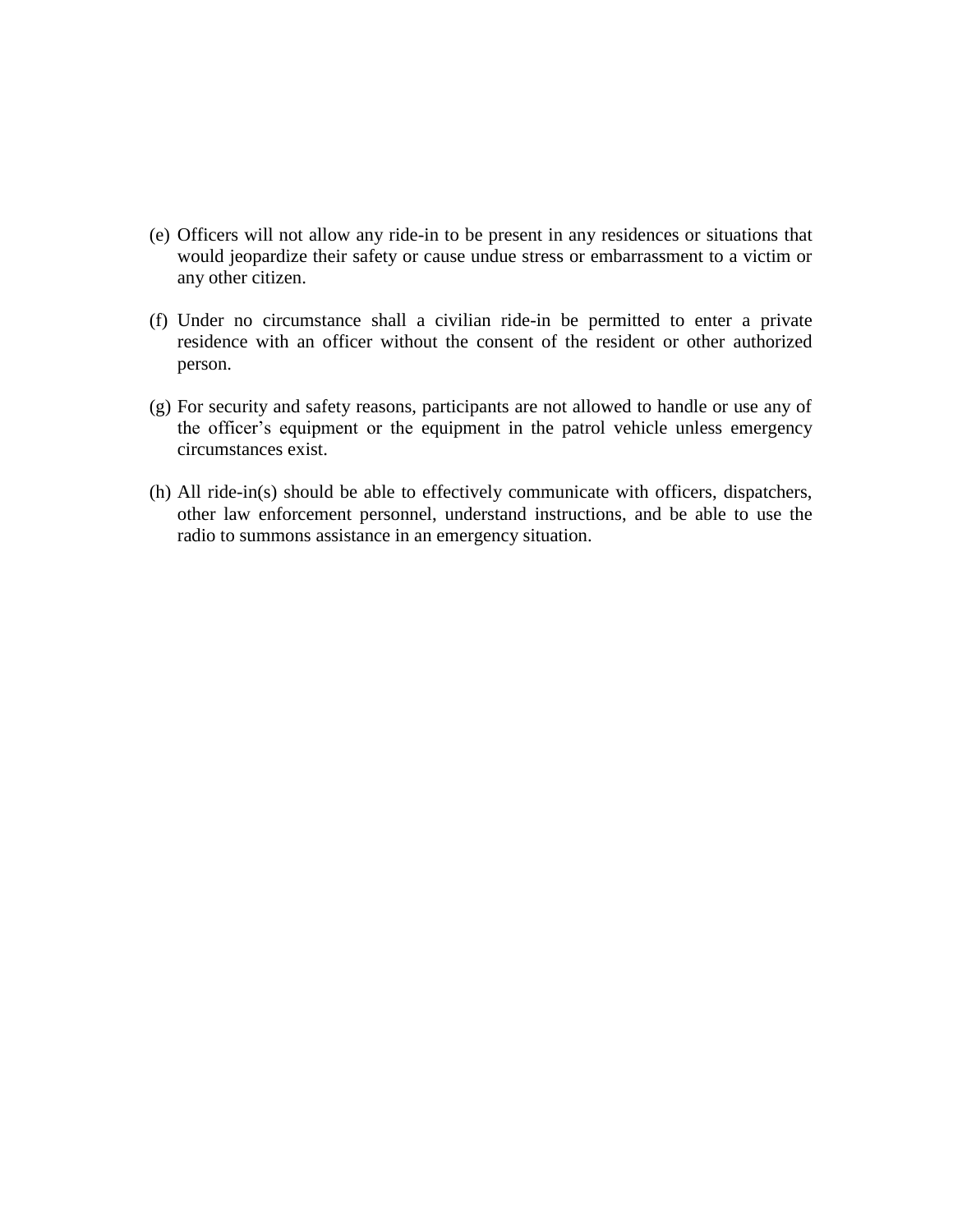# LAS CRUCES POLICE DEPARTMENT Adult Ride-In Program



# Chief of Police Las Cruces, New Mexico

# Application

| Last / First / Middle | <b>Application Date</b>               |  |
|-----------------------|---------------------------------------|--|
|                       |                                       |  |
|                       | Social Security Number: _____________ |  |
|                       |                                       |  |
|                       |                                       |  |
|                       |                                       |  |
|                       |                                       |  |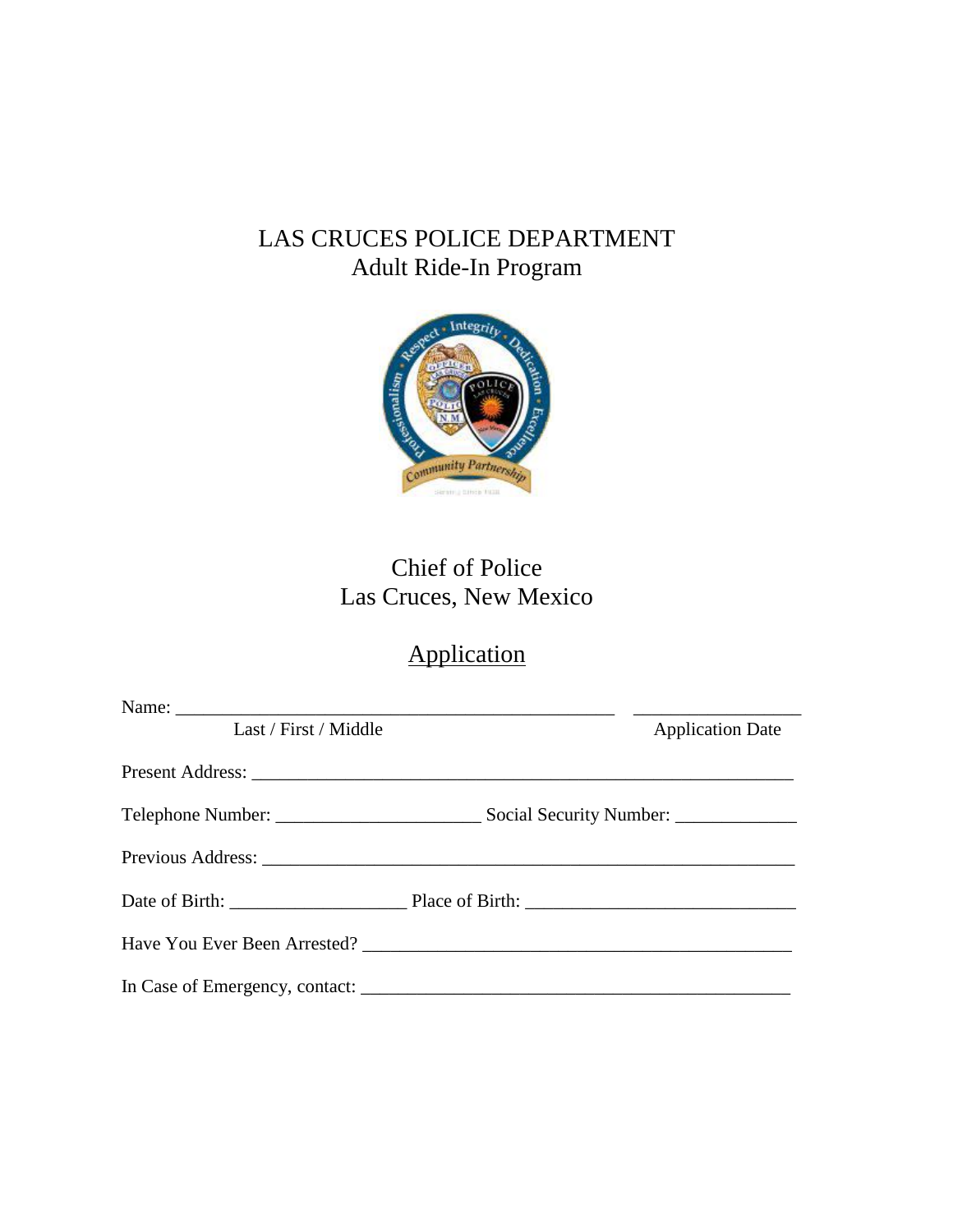## Condition of Ride –In Program

The Adult Ride-In Program of the Las Cruces Police Department is designed to allow the general public the opportunity to ride with and observe police officers during their normal course of duty. The program will allow a person to ride for a maximum duration of one regular shift or as regulated by the shift supervisor. A period of 90 days must lapse between each riding period.

### Authorization for Conducting Criminal Record Check

I hereby authorize the Las Cruces Police Department to inspect and /or obtain copies of arrest information concerning myself, if any, filed with the Las Cruces Police Department or with any other agency.

 $\overline{\phantom{a}}$  , and the state of the state of the state of the state of the state of the state of the state of the state of the state of the state of the state of the state of the state of the state of the state of the stat

Signature of Applicant

State of New Mexico County of Dona Ana

\_\_\_\_\_\_\_\_\_\_\_\_\_\_\_\_\_\_\_\_\_\_\_\_\_\_\_\_.

Subscribed and sworn to (affirmed) before me this \_\_\_\_\_day of \_\_\_\_\_\_\_\_\_\_\_\_\_\_\_\_\_\_\_20 \_\_\_\_\_\_\_by

**\_\_\_\_\_\_\_\_\_\_\_\_\_\_\_\_\_\_\_\_\_\_\_\_\_\_\_\_\_\_\_\_\_\_\_\_\_\_\_\_\_\_\_\_\_\_\_\_\_\_\_\_\_\_\_\_\_\_\_\_\_\_\_\_\_\_\_\_\_\_\_\_\_\_ \_\_\_\_\_\_\_\_\_\_\_\_\_\_\_\_\_\_\_\_\_\_\_\_\_\_\_\_\_\_\_\_\_\_\_\_\_\_\_\_\_\_\_\_\_\_\_\_\_\_\_\_\_\_\_\_\_\_\_\_\_\_\_\_\_\_\_\_\_\_\_\_\_\_ \_\_\_\_\_\_\_\_\_\_\_\_\_\_\_\_\_\_\_\_\_\_\_\_\_\_\_\_\_\_\_\_\_\_\_\_\_\_\_\_\_\_\_\_\_\_\_\_\_\_\_\_\_\_\_\_\_\_\_\_\_\_\_\_\_\_\_\_\_\_\_\_\_\_**

\_\_\_\_\_\_\_\_\_\_\_\_\_\_\_\_\_\_\_\_\_\_\_\_\_\_ Notary Public My Commission expires: \_\_\_\_\_\_\_\_\_\_\_\_\_\_\_\_\_\_\_\_\_\_\_\_\_\_\_\_\_20 \_\_\_\_\_\_\_.

 **\_\_\_\_\_\_\_\_\_\_\_\_\_\_\_\_\_\_\_\_\_\_\_\_\_\_**

**Remarks:\_\_\_\_\_\_\_\_\_\_\_\_\_\_\_\_\_\_\_\_\_\_\_\_\_\_\_\_\_\_\_\_\_\_\_\_\_\_\_\_\_\_\_\_\_\_\_\_\_\_\_\_\_\_\_\_\_\_\_\_\_\_\_\_\_**

 **Checked by / Date**